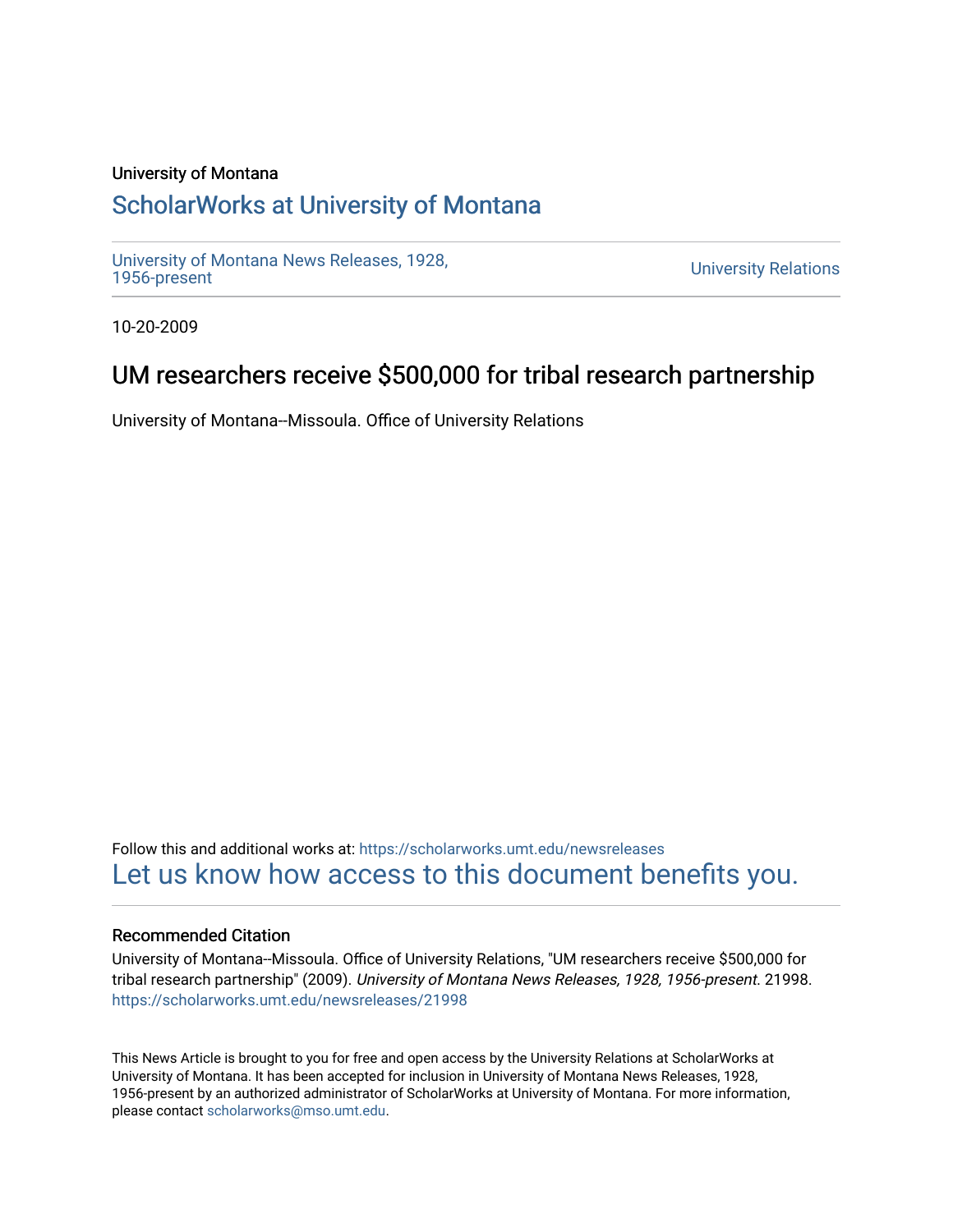

UNIVERSITY RELATIONS • MISSOULA. MT 59812 • 406.243.2522 • FAX: 406.243.4520

## <u>-NEWS RELEASE</u>

Oct. 20, 2009

**Contact:** Rick van den Pol, director, Institute for Educational Research and Service, 406-243- 6756, [rick.vandenpol@mso.umt.edu:](mailto:rick.vandenpol@mso.umt.edu) Marilyn Bruguier-Zimmerman. director, National Native Children's Trauma Center, 406-243-2644, [marilvn.zimmerman@umontana.edu.](mailto:marilvn.zimmerman@umontana.edu)

#### **UM RESEARCHERS RECEIVE S500,000 FOR TRIBAL RESEARCH PARTNERSHIP**

#### **MISSOULA -**

The National Native Children's Trauma Center at The University of Montana has received federal funding for a new type of research partnership with Montana tribes.

The U.S. Department of Justice awarded the center a \$500,000 grant to initiate culturally based research methods in partnership with the Assiniboine and Sioux tribes of the Fort Peck Indian Reservation.

For the first time in their work with Montana tribes, NNCTC researchers will utilize a type of field research called community-based participatory research, in which local leaders initiate and direct research within their communities.

"Community-based participatory research allows NNCTC to be co-researchers with the tribes," said Marilyn Bruguier-Zimmerman, center director. "Their leaders will guide and improve our work. The skills, leadership and cultural understanding our tribal leaders bring to this project are invaluable, and will help create trauma-informed systems that serve Fort Peck tribal youth.'